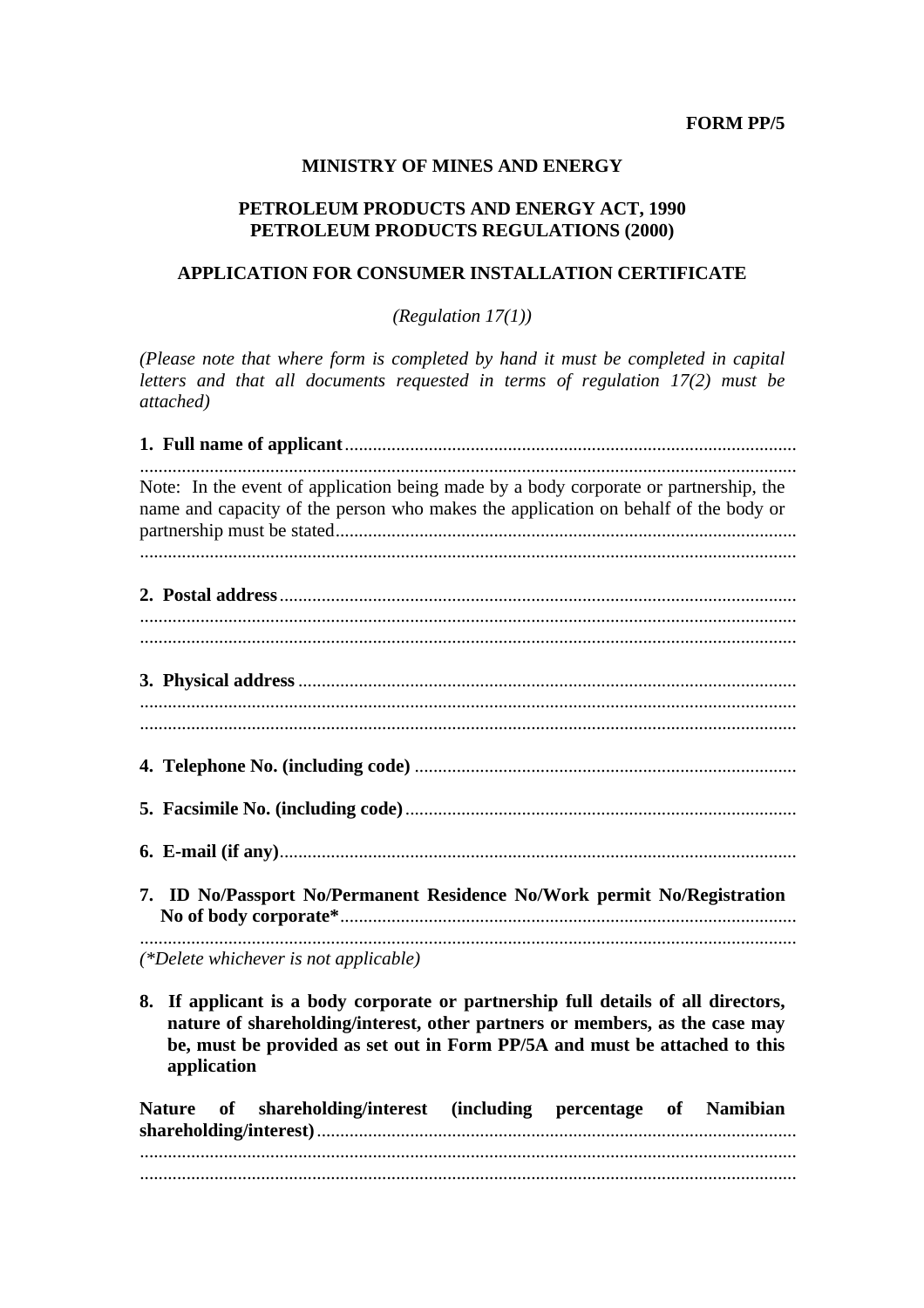9. Indicate if application is being made for PETROL/DIESEL\* consumer 

(\*Delete whichever is not applicable)

10. Physical location of site where consumer installation is to be installed (where physical location is not readily available, GPS reading may be provided

(Note that where the consumer installation is not in use or is not be permanently fixed to the earth, it must be stated and the location of usual storage must be provided.)

11. Indicate if above-ground or under-ground storage tank is to be installed.......... 

12. Indicate if storage tank is to be permanently fixed to the earth................................

13. If applicant is not owner of the proposed site referred to item 11, provide full 

14. Has an environmental impact assessment study been conducted? (Yes or No)...

15. Does applicant already hold a certificate under the Act? If yes, indicate type of certificate and provide certificate number and attach a certified copy thereof to the application. Answers must be provided hereunder.

| <b>Holder of other certificates</b> |    | Type of certificate |        | <b>Certificate Number</b> |
|-------------------------------------|----|---------------------|--------|---------------------------|
| <b>YES</b>                          | NO | <b>DIESEL</b>       | PETROL |                           |
|                                     |    | <b>DIESEL</b>       | PETROL |                           |
|                                     |    | <b>DIESEL</b>       | PETROL |                           |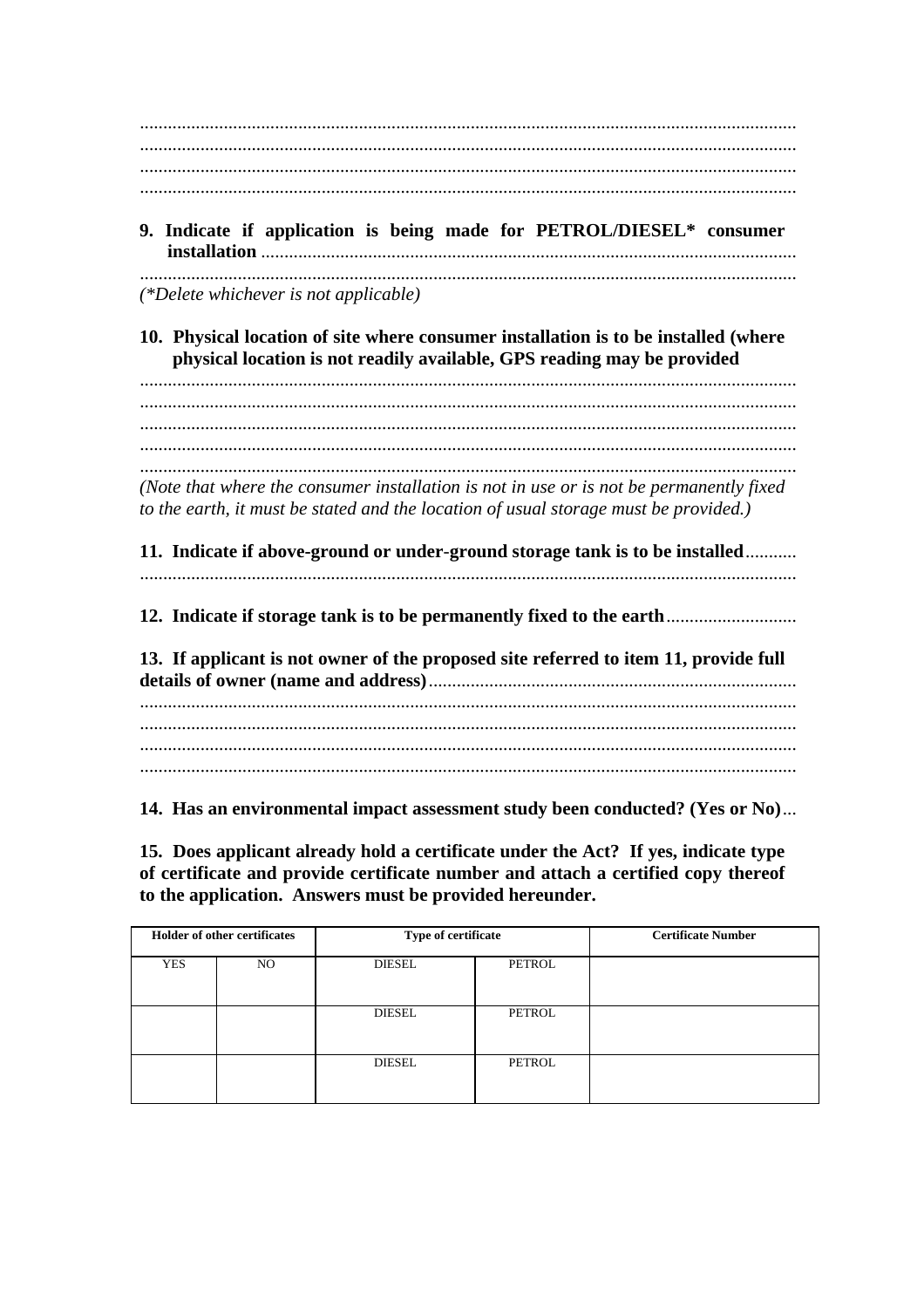**16. Indicate below the nature of activities to which the proposed consumer installation will relate.** 

| <b>UNDERTAKING</b> | <b>COMMERCIAL/</b> | <b>FARMING</b> | <b>MINING</b>    |
|--------------------|--------------------|----------------|------------------|
|                    | <b>INDUSTRIAL</b>  | OPERATION      | <b>OPERATION</b> |

**17. If available and applicable, model and serial number of pump or dispenser to be used**................................................................................................................................

............................................................................................................................................. ............................................................................................................................................. ............................................................................................................................................. ............................................................................................................................................. (If a serial number is not available at the time of submission of the application, it must be provided prior to the issue of the licence.)

**18. Is application being made for a temporary or permanent consumer installation?** .......................................................................................................................

**19. In the case of an application for a temporary consumer installation, state period for which certificate must be issued** ....................................................................

### **DECLARATION**

I, ………………………………….............................................................................., hereby declare that I am not subject to any of the disqualifications as set out in regulation 25 and that the information submitted by me in this application is true and correct.

*…………………………………… …………………………………..……… Signature Place Date*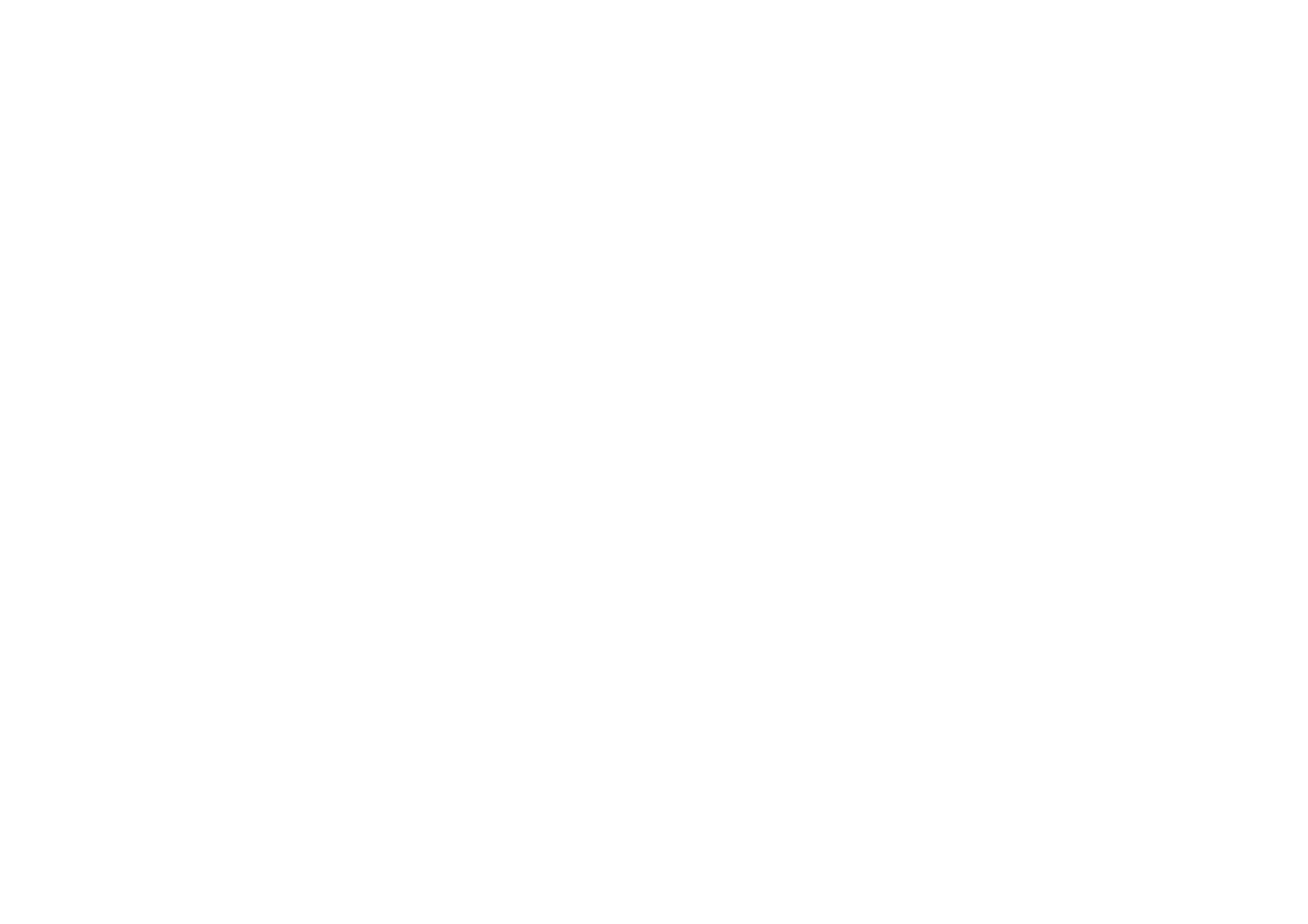| No.              | <b>Name</b> | Capacity<br>(e.g. director,<br>partner, etc) | <b>ID/Pass-</b><br>port<br><b>Number</b> | Citizenship | <b>Postal &amp; Residential</b><br>address | Telephone & Fax<br>numbers |
|------------------|-------------|----------------------------------------------|------------------------------------------|-------------|--------------------------------------------|----------------------------|
| 1.               |             |                                              |                                          |             |                                            |                            |
| 2.               |             |                                              |                                          |             |                                            |                            |
| 3.               |             |                                              |                                          |             |                                            |                            |
| $\overline{4}$ . |             |                                              |                                          |             |                                            |                            |
| 5.               |             |                                              |                                          |             |                                            |                            |

# **DETAILS OF DIRECTORS, OTHER PARTNERS OR MEMBERS, AS THE CASE MAY BE, OF APPLICANT**

*Note: Attach further pages if necessary*